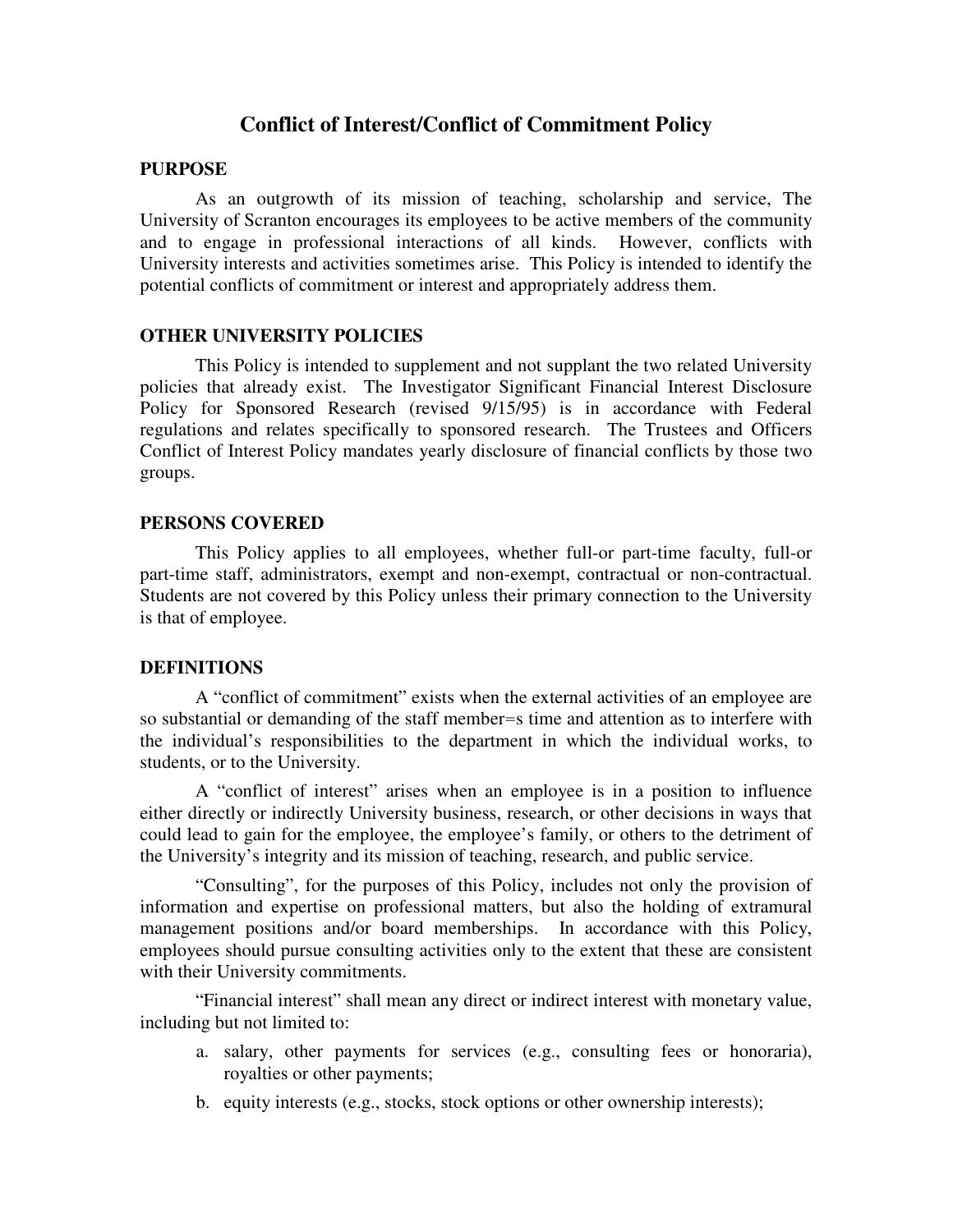c. intellectual property rights (e.g., patents, copyrights and royalties from such rights).

The term "financial interest" does *not* include:

- a. salary, royalties, or other remuneration from the University;
- b. income from seminars, lectures, or teaching engagements sponsored by Federal, state, or local entities;
- c. income from service on advisory committees or review panels for public or nonprofit entities.

### **GENERAL PRINCIPLES**

Conflict of commitment and interest occur because of the type and scope of activities engaged in by the University and its employees. The mere existence of a conflict, real or potential, will not necessarily exclude a particular activity since conflicts can span a wide spectrum, from those that are minor and inconsequential to those that have serious consequences and cannot be permitted. The University and its employees have ethical and legal obligations to conduct themselves and their University activities in accordance with the highest standards of integrity.

Although teaching and research are primary functions of the University, public service is an inherent responsibility. Employee contributions to his/her profession and to the wider community are not solely represented by functions and activities performed on behalf of University programs. Active participation by employees in outside activities that enhance their professional skills, or constitute a public service activity, are encouraged.

#### **SPECIFIC RESPONSIBILITIES**

The employee is required and expected to take the initiative to promptly report in detail to the Provost/Vice President for Academic Affairs in the case of full-time faculty, to his or her academic dean in the case of part-time faculty, and to the divisional vice president in the case of all other employees, asking for prior written approval for all activities or situations that may involve, or appear to involve, a conflict of commitment or interest, and to respond fully and in a timely manner to inquiries from the person to whom the report was made in connection with that report. The University administrator receiving the report has the duty and responsibility to evaluate carefully all potential conflict situations reported or known before acting to approve or disapprove the activities.

When a conflict is identified, and a decision is made to allow the activity to proceed, the appropriate University administrator may install appropriate monitoring procedures and restrictions to minimize and control the conflict. Mutually agreeable remedies are encouraged. When an employee violates this Policy or the remedies imposed under this Policy, sanctions may be imposed, subject to appeal. All parties to the evaluation, management, and approval of conflicts are to make diligent efforts to keep disclosures, remedies, and sanctions confidential to the extent allowed by law.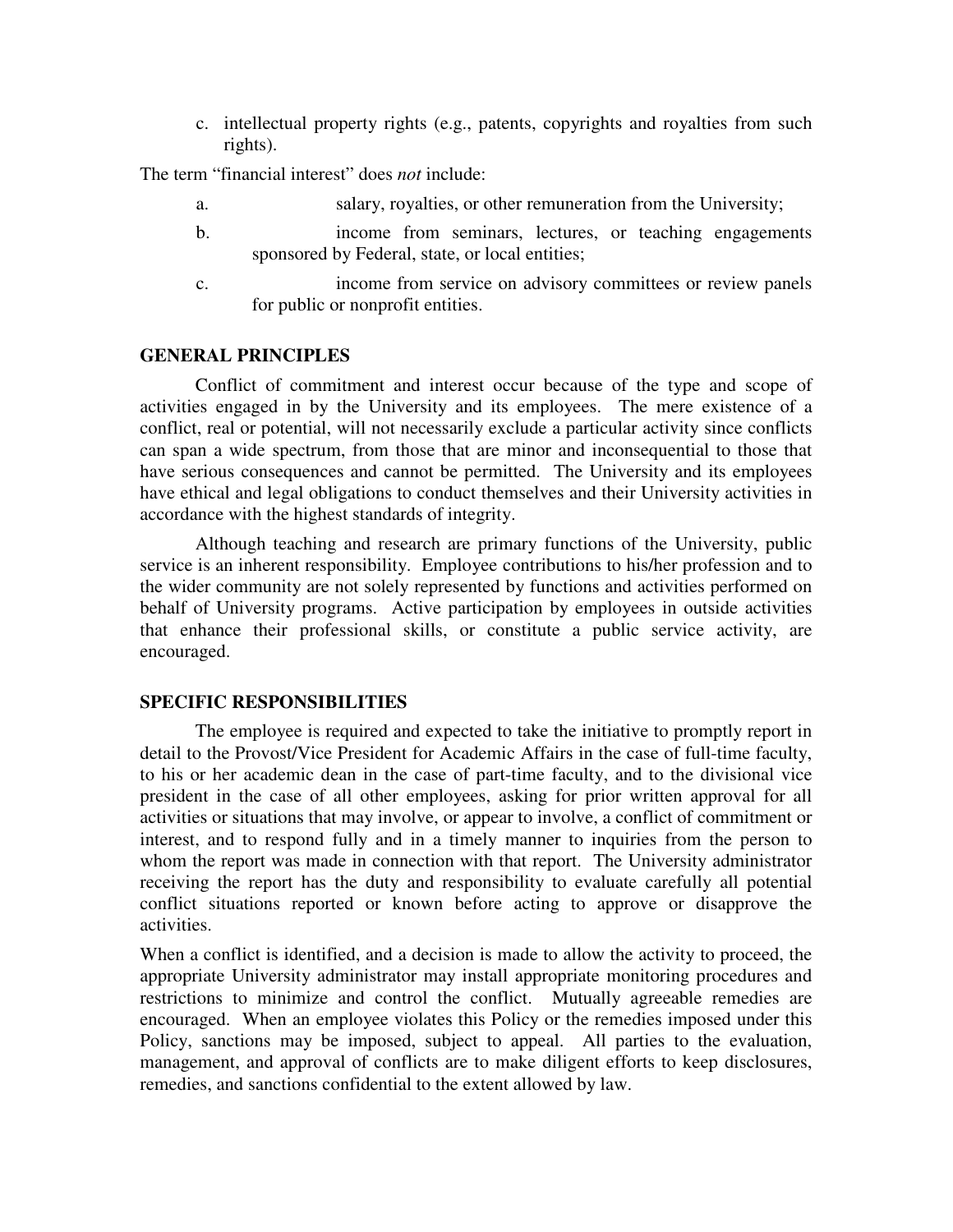## **EXAMPLES OF ALLOWABLE ACTIVITIES**

The following are offered as examples of external, income-generating activities that are not considered conflicts of interest. They are exempt from reporting requirements, unless they are so extensive in time and effort that they constitute a potential conflict of commitment.

- 1. Receiving honoraria, stipends, and/or royalties for published scholarly works and other writing, creative works, lectures, and/or presentations.
- 2. Participating at professional conferences for the purpose of making scholarly presentations, conducting seminars or workshops.
- 3. Receiving honoraria for serving as a special reviewer or on a review panel for academic, governmental, or not-for-profit organizations.
- 4. Receiving royalties under the University's or another academic institution's royalty distribution policies.
- 5. Preparing books, articles, software and other creative works relevant to University duties.
- 6. Earning income from passive investments such as interest or dividends from banks, mutual funds, or stocks and bonds.

## **EXAMPLES OF ACTIVITIES INVOLVING POTENTIAL CONFLICTS OF INTEREST OR COMMITMENT SUBJECT TO REPORTING REQUIREMENTS**

The following activities represent examples of potential or actual conflicts of commitment or interest. In cases where it is not clear whether an activity involves a conflict of interest or commitment, and where it does not fall clearly within the preceding list of allowable activities, the activity should be reported by the employee to the appropriate administrative supervisor in order to obtain a ruling.

- 1. Failing to fully meet University responsibilities (e.g., conducting classes, assisting students outside of class, working customary staff hours, conducting research, serving on committees) due to involvement in external activities.
- 2. Using University resources to conduct research that is sponsored by an entity in which the employee or his/her family member holds a financial interest.
- 3. Serving in an executive or managerial capacity or holding significant financial interests in for-profit or not-for-profit entities doing business with the University.
- 4. Serving on the board of directors or major advisory committee of an external entity which sponsors the employee-s research or provides gift funds for the use of the employee or his/her department.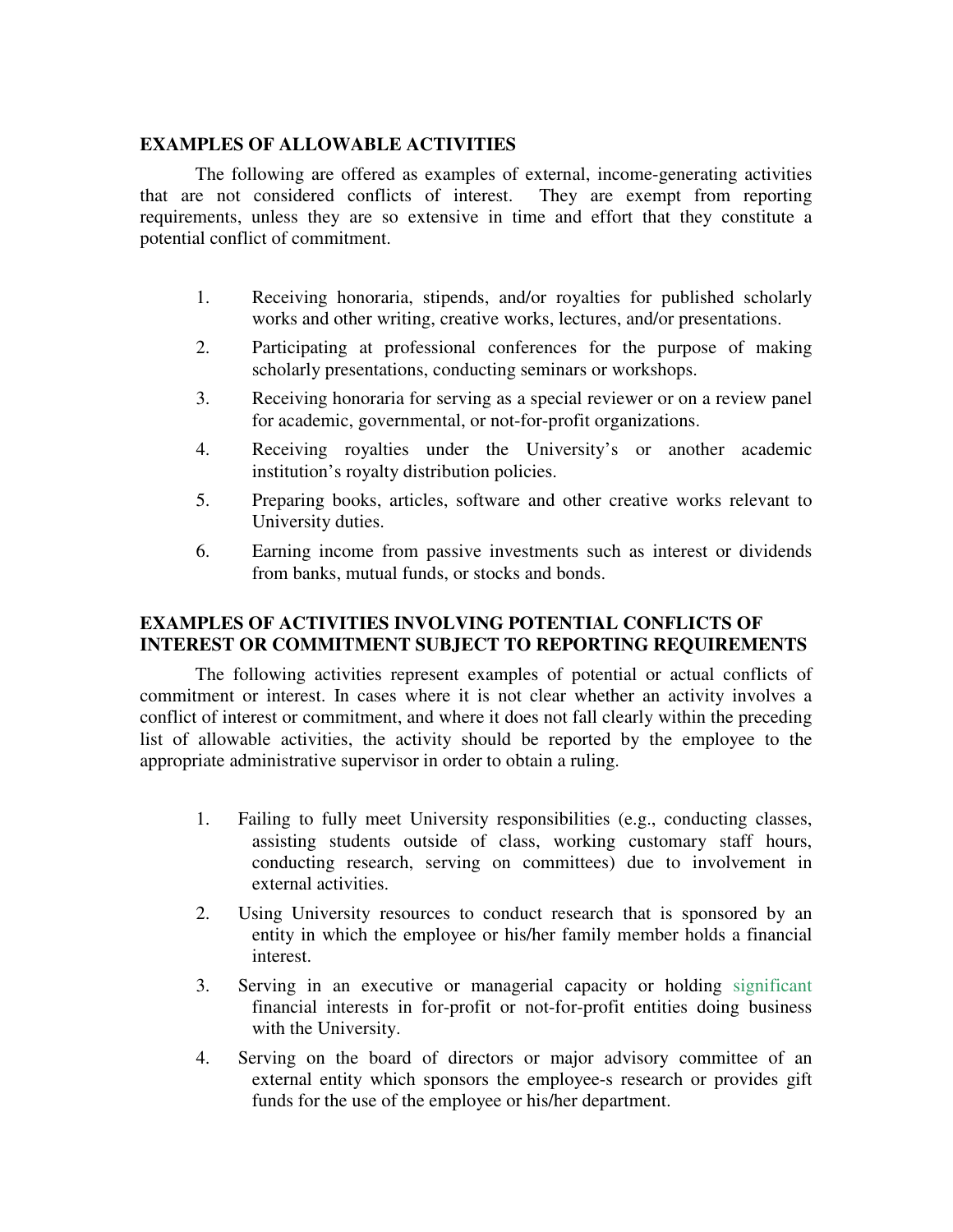- 5. Utilizing University students or employees in consulting activities, activities supported by gift funds, and/or research sponsored by an entity in which the employee has financial interests.
- 6. Conducting testing or clinical trials of products, devices, or services owned or controlled by a business in which the employee or a member of his/her family has a financial interest or receives remuneration.
- 7. Diverting research opportunities or business from the University to another academic institution, federal laboratory, business, or consulting entity.
- 8. Directing purchasing opportunities to a family-owned company or an associated entity.
- 9. While acting in the context of his/her University duties, making professional referrals to a business in which an employee or a member of his/her family has a financial interest.
- 10. Conducting business activities involving students or staff.
- 11. Doing consulting work for an entity for which the University provides service (clients of CPI units and the Center for Continuing Education are examples).
- 12. Using University funds and/or facilities, and/or computer resources, and/or consumables for purposes unrelated to the employee's contractual or employment obligations. Full-time faculty may make limited use of University resources to support contractually mandated professional or community service activities. Questions regarding such limits should be negotiated by the individual faculty member with his/her chair, dean or the Provost as appropriate.

## **DEALING WITH DISCLOSURE OF CONFLICT**

All potential conflicts must be reported to the appropriate University administrator as defined under the Specific Responsibilities section of this Policy. Potential conflicts involving sponsored research activities must also be reported to the University's internal auditor. The administrator to whom the conflict is reported may decide that disclosure of the potential conflict is sufficient, that the conflict needs to be monitored and evaluated on an on-going basis, or that the conflict must be prohibited in its entirety if resolution is not possible. All decisions by the University administrator must be in writing and communicated to the person reporting the potential conflict on a timely basis.

## **SANCTIONS**

University employees are expected to use good judgment, professional commitment, and the highest standards of ethics to protect themselves and the University from conflicts. Failure of an employee to disclose and resolve or avoid an apparent conflict of interest or conflict of commitment in accordance with this Policy may result in sanctions under the applicable provisions of the Faculty Handbook or the Human